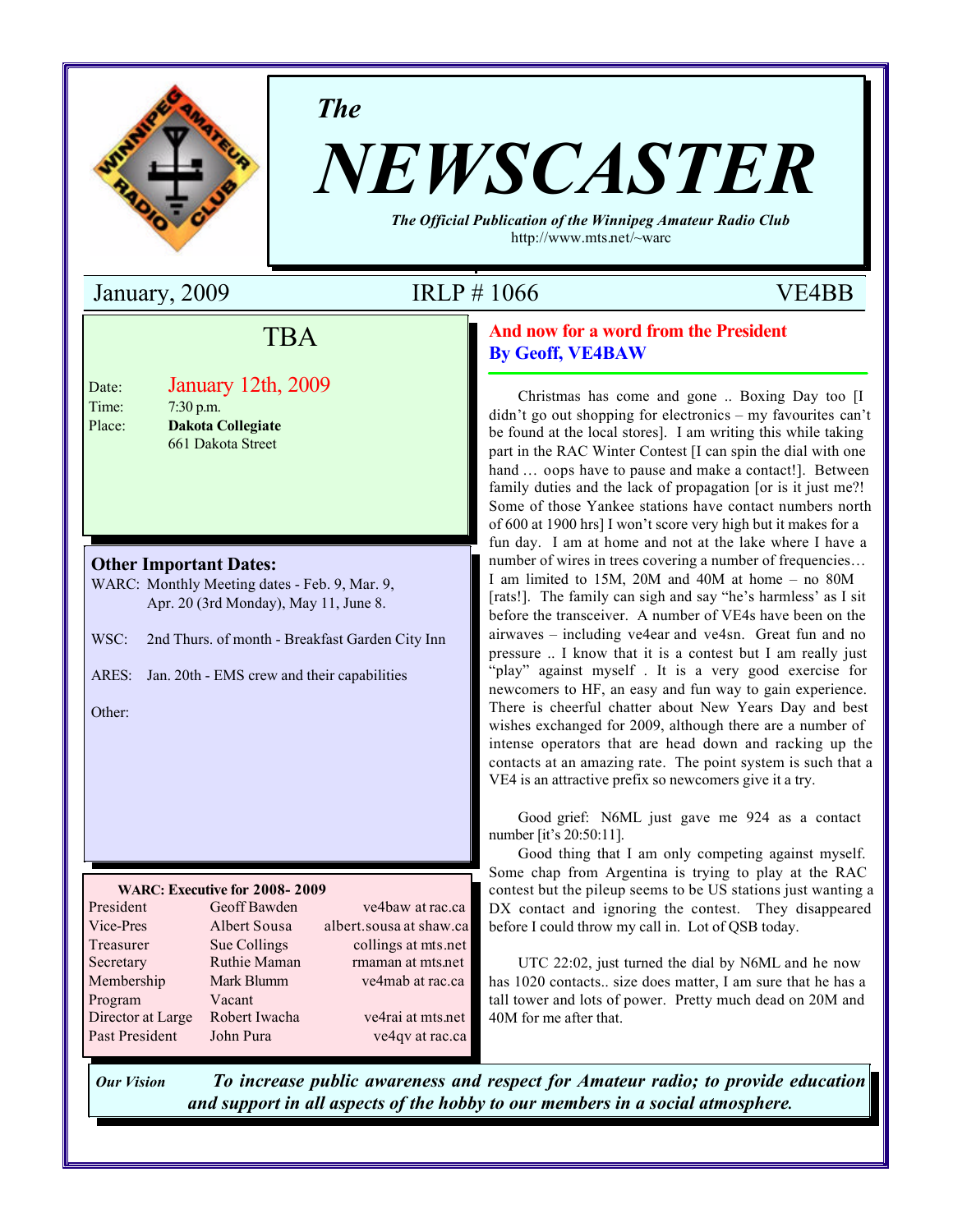| Freq        | Prov/         |                             | <b>UTC</b>         |
|-------------|---------------|-----------------------------|--------------------|
|             | <b>State</b>  |                             |                    |
| 7.055       | <b>MB</b>     | <b>Trans Prov</b>           | 17:00 local        |
| 3.747       | MB            | <b>Evening Phone</b>        | 19:00 local        |
| 3.937       | ND            | North Dakota                | 00:30              |
| 3.735       | <b>SK</b>     | <b>SK Public</b><br>Service | 01:00              |
| 3.750       | <b>NWON</b>   | NW Ontario                  | 01:15              |
| 3.700       | AB            | <b>AB Public</b><br>Service | 01:30              |
| 3.660       | MB, SK,<br>AB | Prairie Traffic             | 01:30              |
| 7.055       | MB            | <b>Trans Prov</b>           | 08:00 local        |
| 3.743       | <b>MB</b>     | Mb Morning<br><b>WX</b>     | 14:30              |
| 14.140      | CA            | Trans-Canada                | 18:00              |
| 7.055       |               | Aurora                      | 23:00              |
| 3.860       | <b>MN</b>     | Minnesota                   | 23:00              |
| 145.450     | <b>WW</b>     | <b>MB IRLP</b>              | 02:00<br>Wednesday |
| $147.390 +$ | <b>MB</b>     | Morning                     | 09:00 Local        |
| $147.390 +$ | MB            | MRS Thursday                | 21:00 Local        |
| $147.390 +$ | <b>MB</b>     | <b>MRS</b> Sunday           | 21:00 Local        |
|             |               |                             |                    |
|             |               |                             |                    |
|             |               |                             |                    |
|             |               |                             |                    |
|             |               |                             |                    |
|             |               |                             |                    |
|             |               |                             |                    |

**Amateur Radio Service Centre** Industry Canad P.O. Box 9654, Postal Station T Ottawa, Ontario, K1G 6K9 Telephone: (613) 780-3333 Toll free: (888) 780-3333 Fax: (613) 998-5919 E-mail: spectrum.amateur@ic.gc.ca http://strategis.ic.gc.ca/epic/internet/insmt-gst.nsf/en/h \_sf01709e.html

**IRLP Node** 1066 145.450 MHz -600 KHz (VE4WRS) Comments or if you just want to reach us :

**Winnipeg Amateur Radio Club C/O VE4WSC 598 St. Mary's Road Winnipeg, MB R2M 3L5**

38. 38. 38. 38. 39

On a non-radio note .. my extended family have really cut back on the habit of buying presents for each other at Christmas. Instead we make contributions to those in need – to our favourite charities. My father started this trend. This has more than one benefit; less worrying about what to buy, we stop cluttering our houses with all kinds of goods that we really don't need [talk about the Sorcerer's Apprentice of mass production] and we get to feel like we are helping others. The economic numbers rolling in through the media look rough [Toyota down in sales 22% Nov/08 compared to Nov/07, Chrysler, GM and Ford at bankruptcy's door – but don't worry, we will bail them out, the bear is striking with teeth and claw in Wall Street and Bay Street and the US banks need bailing out!]. The point being that there will be more people in need in 2009. Remember .. when you lose your job it is a recession, when I lose my job it is a depression. I hope that the governments have enough money in the kitty to pay for infrastructure projects. Putting money into public works of all sorts is the traditional method to prime the economy during a recession.

Have a great 2009 .. I look forward to seeing you all again. I hope that your Christmas and New Year was terrific.

### **Minutes for November 10th, 2008 Submitted by Ruthie, VE4CRS**

Brief meeting came to order at 7:30 PM. Intros followed. 36 members and non-members attended. Christmas celebration to follow.

Thanks to Derek VE4HAY who arranged the Field Trip to the U of Manitoba. All considered one of the best programs ever. The U of M wants us to consider them as our second home. Additional Field Trips will be planned.

### *Bill 5 Committee*

Derek VE4HAY is chairing. Reps from MARES, WARES, WARC, MRS and Seniors are on committee. Derek has his name in to sit on Bill Committee. Goal is to get the Bill written so that microphones/amateur radios are excluded.

### *DX*

DX still not up to par. CW is good. Good signals to Africa, USA and Europe. 20m is improving. Other bands are iffy. No sun spots. Not much activity.

### *Education*

Albert VA4AS is negotiating spring course with Red River College (RRC). Tentative dates: - to start in April,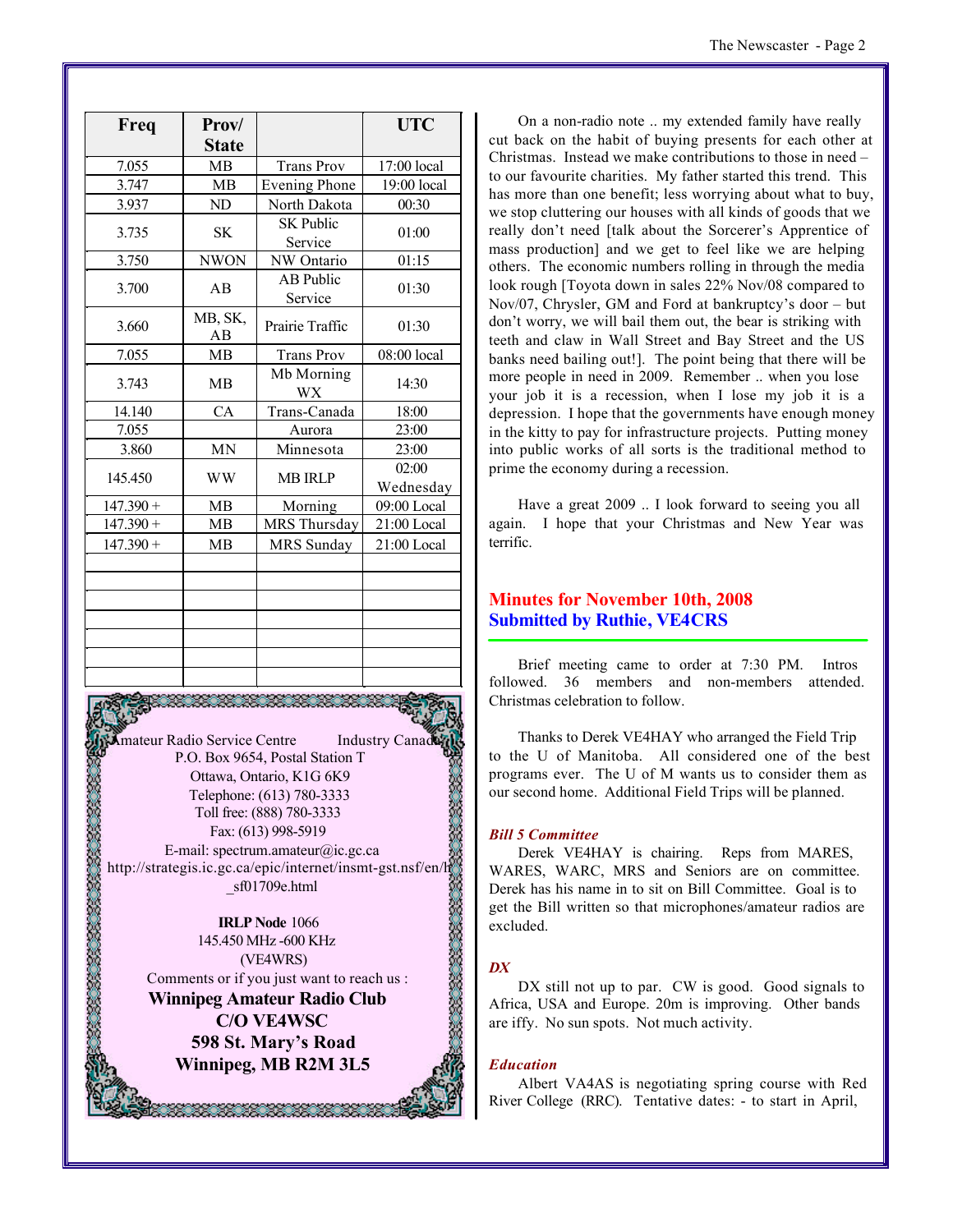Tuesday evening and alternative Thursdays, until end of June. Exam to be held before Field Day. Instructors will be from the list of instructors compiled by David VE4DAR.

### *ARES*

7 members operated at VE4WWO 24 hrs. during special event commemorating Weather stations.

General Meeting Tuesday Dec. 16, 2008.

### *Flea Market*

Dick VE4HK is coordinating. Spring Flea Market: - April 19, 2009 at Heritage Victoria Community Centre beginning 9:30 AM, ending 1:00 PM.

### *Field Day*

Rolf VE4VZ is coordinating. He is working on venue, possibly Camp Amisk.

### *Treasurer's Report*

 \* \$750.00 will be donated to DARF, revenue from Hamfest. The rest of the profit from the Hamfest will go back to WARC for the loss of revenue from 2 Flea Markets.

 \* Actual General Book Balance as of Nov. 30, 2008 is \$6,151.54. Detailed report on file.

### *Good & Welfare*

 \* Congratulations to Bert and Betty, VE4's AND and BTY on the occasion of their 50th wedding anniversary.

 \* Requesting all to sign a special Xmas card for Jim VE4AJR.

 \* Thanks to Ed VE4EIH who took on the responsibility of organizing the Xmas celebration.

Meeting adjourned at 8:00 PM. Xmas celebration followed.

Thanks to all who participated in making the Xmas celebration enjoyable: - Ruth VE4XYL, Sue VE4SYM, David VE4DAR, Ruthie VE4CRS, Tamara, and to those who assisted in the technical equipment! My apologies if I have excluded anyone. Many gift prizes were drawn. Piyumi VE4WPL submitted a very impressive decorated hand held.

50/50 draw won by Ruth VE4XYL.

## *What have you done to "promote amateur radio this week"*

 That line we credit to an old News stalwart, Peter Parker with using in his old VK1 and VK3 casts many years ago and it still stands true *-WIA*

### **Program**

By the time this is read hopefully everyone had a good Christmas. Hopefully everyone enjoyed the WARC Christmas Party. It was interesting and different to try to put together. It was also an interesting experience. It would not have happen, with out those who took time out of their busy schedules to come in, and provide what was required. The volunteers, that step forward, are the ones that make an event work. First I would like to thank the WARC Exec., who let me make the attempt, at the Christmas Party organizer. Then there is Tom and Ruth Mills. They provided the munchies and coffee. There was a wide variety selection of munchies, for us all to enjoy. Thanks to Adam who gave his reading, of a Highway Man. A very intriguing story, of how love conquers all. Thanks to David and Ruthie. They gave a skit as the Odd Couple. I think, most of us giggled and laughed through that one. Then there is Tamara Mares. Tamara took time out of her day to talk about the goings on in other parts of the world, stuff I think the NEWS shuns. Tamara also talked about her upcoming missionary work to Cuba. For those that would like to contribute, in some way to the various organizations. I've got the e-mail addresses for these. For the Decorated Handi-talkie contest. Supon Peirera VE4WSP, wowed us all, with his abilities. That kinda proves, this hobby of Amateur Radio, is still going. Congrats Supon on your good work! Also thanks to everyone who signed the card for Jim VE4AJR. Well that it. I hope everyone had a good time. That was my spin on trying, to organize the WARC Christmas party. Sorry I could not include pictures. The computer wanted a thousand and one steps, so could not get any to copy over to here.

### *The Odd Couple by VE4DAR*

Although challenged by the complexities of ageing and Winnipeg's -20 degrees,

"The Odd Couple" managed to appear as the final act of WARC's annual Christmas Celebration. Dragging a bag of shredded paper for recycling, Harry came on stage. When questioned by his partner, Saidie, Harry replied, "I sometimes get a little mixed." Seated on a bench in the park, the couple enjoyed nature and talked about their life.

Saidie looked forward to "climbing towers at Field Day", reminded during Y2K by seeing those handsome and muscular fire fighters "who climbed a lot of things". Harry preferred the Marathon for the women running in shorts. Repeating "What did the doctor say" overcame Harry's hearing deficit, and Saidie's question got through: "Everything was OK, but you know, Saidie, I have plumbing troubles. I pee like a stutterer talks." "Oh, that explains the mess on the bathroom floor!"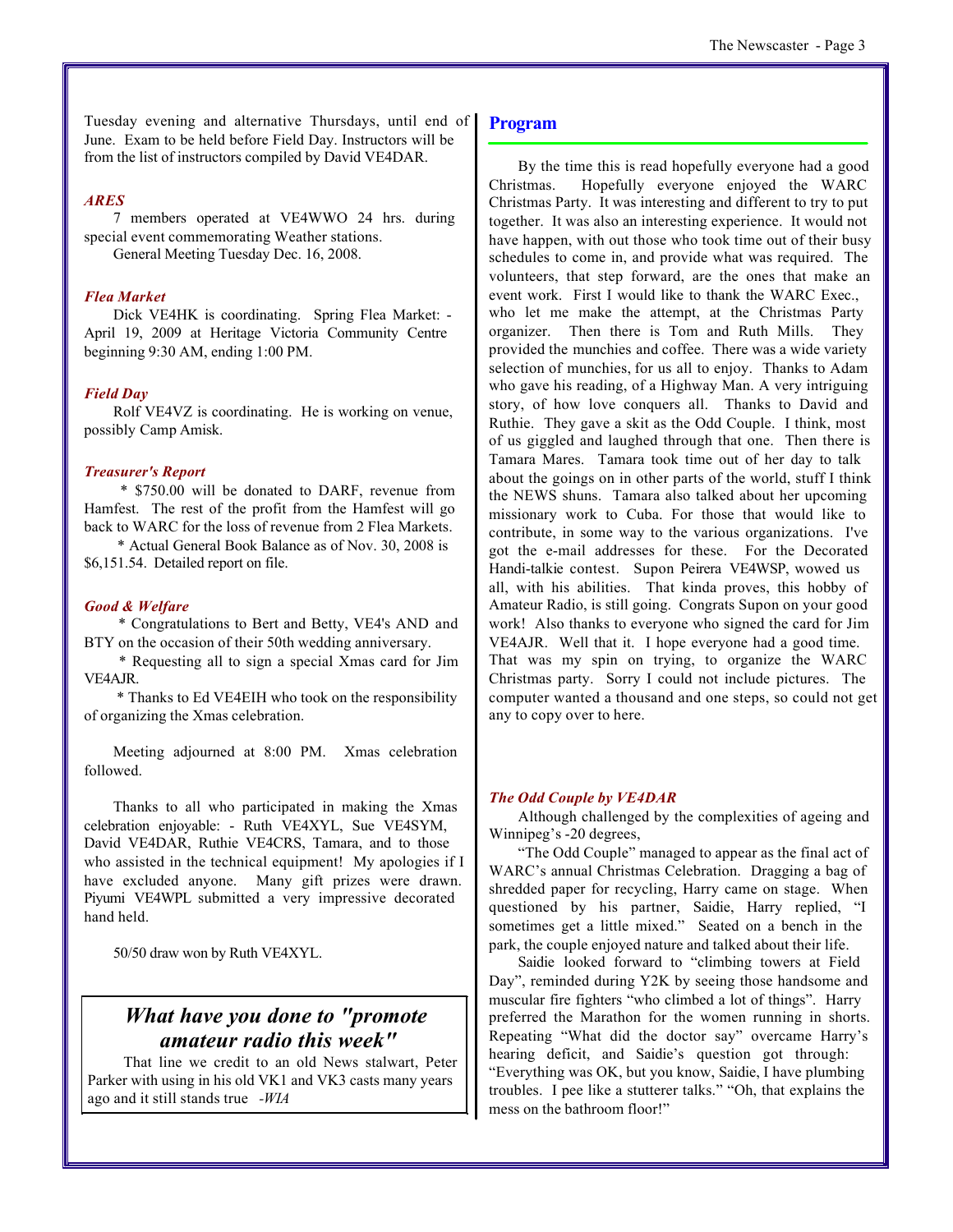Saidie's "Just in Case" bag contained an extra pair of panties in case she laughed too hard. Harry reminded Saidie that he belonged to ARES and had to be prepared 747.

That's when Harry sang, "Be Prepared, that's the ARES marching song…"

His Disaster Preparedness bag held a radio, his medicine (Captain Morgan), a bag of pills from the doctor to help "Mr. Flop Drop", and a Depends "just in case" he coughed too hard.

And that's when Harry got a "signal." "Quick, Sadie, quick, I have to go."



As The Odd Couple exited the stage, Saidie held her nose and the audience heard, "You can slow down, Sadie, it's too late!"

Perhaps The Odd Couple wouldn't win any contests for fashion style or makeup; nevertheless, they did manage to extract some chuckles and a lot of smiles from the audience. "Merry Christmas and Happy New Year" from Saidie and Harry.

### **Top 25 things vanishing from America: #16 -- Ham radio**

*This series explores aspects of America that may soon be just a memory -- some to be missed, some gladly left behind. From the least impactful to the most, here are 25 bits of vanishing America.*

An easy way to prolong a disaster is to have the respondents use dozens of different, incompatible communications systems, or operate them with no protocol. Yes, I'm thinking about Katrina. I'm also thinking about a vanishing American treasure, the amateur radio operator. In the past five years alone, the number of people holding active licenses has dropped by 50,000, even though Morse Code is not longer a requirement.

Many think of a ham radio operator as a tubes-and-wires geek, and there is a certain truth to that stereotype, although today's ham is more likely to be computer-savvy and involved in cutting-edge technologies. However, from my personal experience, I know them to be among our nation's best trained and most capable respondents to disasters. In the hands of the amateur radio volunteers, disaster communications become orderly and prioritized, as they employ the protocols and training received in gaining their licenses. As director of one of the nation's largest week-long bicycle tours, I watched the ham community deal with countless challenges with imagination and expertise, whether it was assembling a portable tower and repeater in the field, coordinating emergency medical transport, or organizing the search for a lost child. I saw them sit for countless hours patiently looking out for the safety of thousands of people that would never know of their efforts.

As cell phones and the Internet siphon off much of what once attracted people to amateur radio, the nation's ham radio population is graying rapidly. Given the cash value of the radio bands allocated to amateur radio, there will be relentless pressure on the government to take back those bands so they can be sold. All these elements speak to a long, slow diminishment of a pastime that began with Marconi.

When amateur radio as we know it disappears, it won't be the radios we'll miss. We'll miss the operators. 73's to a national treasure. -Tom Barlow, N8NLO

### **WPGARES By Jeff, VE4MBQ -Emergency Coordinator**

Seven CANWARN Net Controllers operated VE4WWO for sixteen hours through SKYWARN Recognition Day SAT 6 DEC. We had confirmed contacts with thirty-eight NWS Stations. Still have no idea why CANWARN Stations in other Environment Canada facilities don't participate in this event. Thanks to volunteer operators VE4s: DWG, HK, HAZ, ALW, VZ, GWB and MBQ.

Don Mackinnon VE4DJ, Planning Director Manitoba delivered a very interesting and thought-provoking presentation on some current Inter-operability issues and possible effects on Amateur Radio and ARES. Thanks to Sue VE4SYM and Ruth VE4XYL for organizing the Christmas refreshment break during the meeting.

Our next General Meeting is TUE 20 JAN 1900h at Sir Wm Stephenson Library 765 Keewatin Street. Stefan Zueff, EMS Supervisor from Canwest Ballpark is scheduled to give us a presentation on his EMS crew and their capabilities.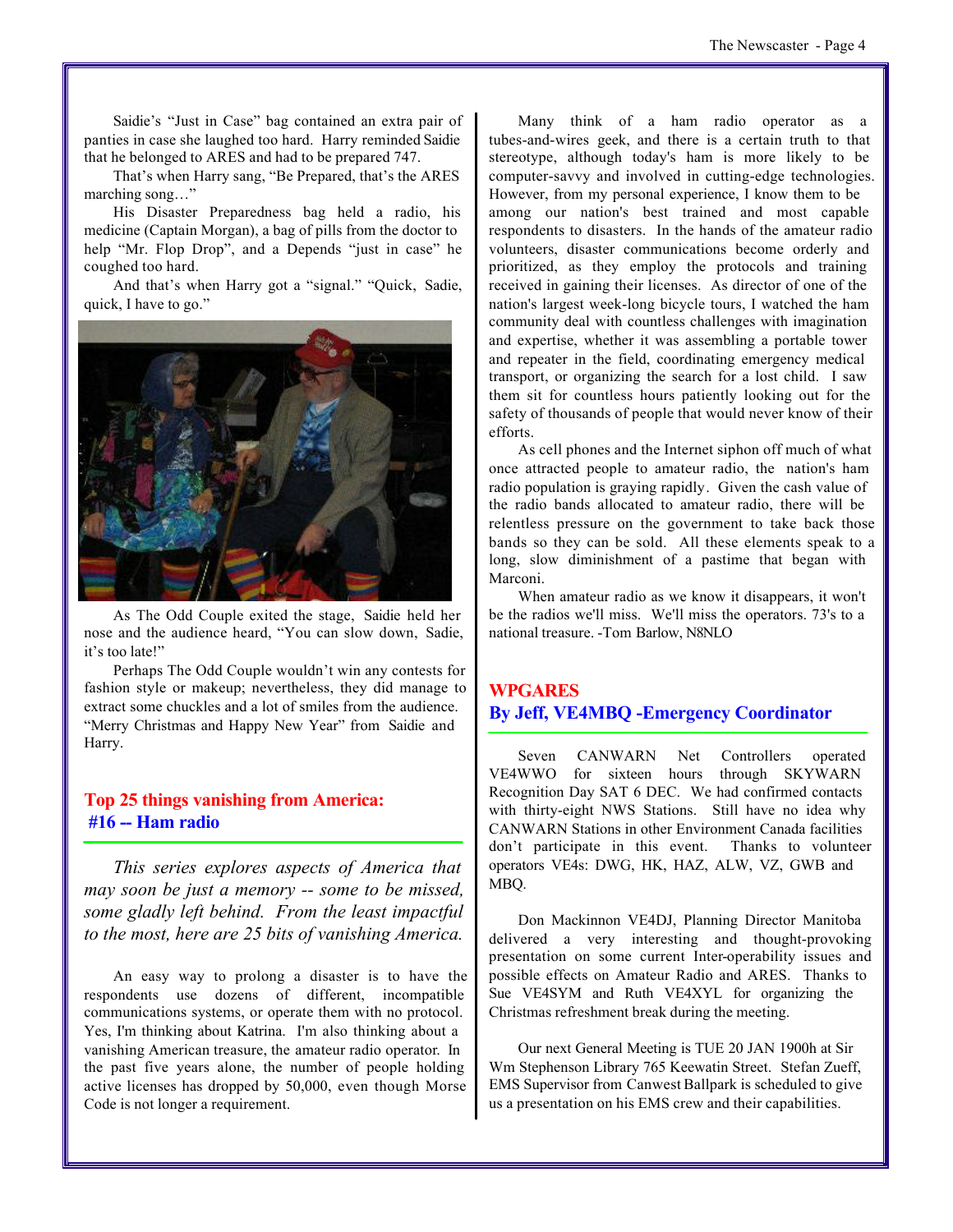### **News from the Net**

### *CHU to move 41 metre frequency*

On January 1, 2008 at 00:00 UTC, CHU will be moving it's 41 metre time broadcast from 7335 Khz to 7850 Khz as a result of the 2007 WRC which relocated the band 7300-7350 Khz from Fixed services to Broadcasting. As a result of the increased interference, the National Research Council (NRC) decided to change frequency at the same time a refurbished transmitter will be installed. For more information see :

http://inms-ienm.nrc-cnrc.gc.ca/common\_files/stories/chu/co mmunique e.pdf

### *New RAC ARES Operations Training Manual*

The recently introduced RAC ARES Operations Training Manual has met with widespread approval from the Amateur Radio community and is even being requested by Emcomm groups in other countries. Plans are that it will be printed in a handy and portable hard copy form early in 2009. The editor, RAC National Training Coordinator David Drinnan, VE9FK, is making further updates for inclusion in the manual. Once published, the new training resource will be offered for sale on the RAC On-Line Store. It will continue to be available for downloading, free of charge, at  $\alpha$ 

http://www.rac.ca/fieldorg/RACARESTrainingManual.htm *--RAC*

### *ARES Alert System*

The Radio Amateurs of Canada Field Services Organization has created an ARES-Alert system for Radio Amateurs who are part of the Amateur Radio Emergency Service or other Canadian Emcomm unit. The email- based system is provided as a means to alert Radio Amateurs of emergencies or disasters, or threat of same, where Amateur Emcomm services are or may be required. It will also serve to advise stations of the need to avoid or monitor frequencies that are being used in an emergency event anywhere in the world. Any Canadian Radio Amateur may register to be added to the email list. Full name, call sign and QTH are required. This is not a "chat" reflector and only national officials of the RAC Field Services Organization will have authority to initiate messages. To be added to the list, or for further information, please see the web site - http://groups.yahoo.com/group/ARES-Alert/ *--RAC*

### *Special Prefix for use*

The International Year of Astronomy Special Prefix Callsign starts January 1st 0h UT and ends Feb 27th 23:59 UT Feb 28 2009. All Canadian Amateurs are encouraged to use it to commemorate Galileo Galilei's first look through an optical instrument towards the heavens. The Special Prefix are:

VE changes to CG VA changes to CF VO changes to CH

VY changes to CI

The official kickoff date for IYA is January 10th and on that date many astronomy clubs across Canada and around the world will be participating in local astronomical activities. Displays at Shopping Malls, talks in Public Libraries, star parties for the public will be happening. I am also encouraging those amateur Radio operators who are affiliated with the RASC (Royal Astronomical Society of Canada) that might have local IRLP access to visit node 9005 the Vancouver Reflector on January 10th to join in the across Canada IYA Net. To find out more about this unique ham radio Special prefix and related projects visit http://www.hamiya2009.info

### **OPERATING PRACTICE**

### **Extracted from a document by Mark - ON4WW**

Here are most of the different pileup situations: A. SSB SIMPLEX PILEUP

What is the most effective way to break through a SIMPLEX pileup (a big pileup with many stations trying to work the DX, all at the same time)?

Wait until the previous QSO is COMPLETELY finished;

timing is VERY important. You will have little or no success if you throw in your callsign immediately after the previous QSO.

Wait for approximately seven seconds and give your complete callsign ONE TIME

LISTEN ...

There are many variants to this approach. This is experience you will only acquire by listening very often to simplex pileups. A lot depends on the rhythm in which the DX station works, and how well or not so well he can decipher the callsigns out of the cacophony.

If you call immediately after a previous QSO finishes, your callsign will disappear in the pile of tens of others calling simultaneously. The pileup callers mostly give their callsign two, sometimes even three or four (!) times in a row.

Meanwhile the DX station probably already answered one of them, but nobody hears this as some keep calling 'endlessly', without listening.

By waiting for approximately seven seconds, the moment when the majority of the pileup takes a breath, time has come for you to give your call, once. Then LISTEN.

Give your callsign relatively fast. 'Stretching' of the phonetic alphabet is USELESS.

'Oscar November Four Zulu Zulu Zulu Zulu' is the correct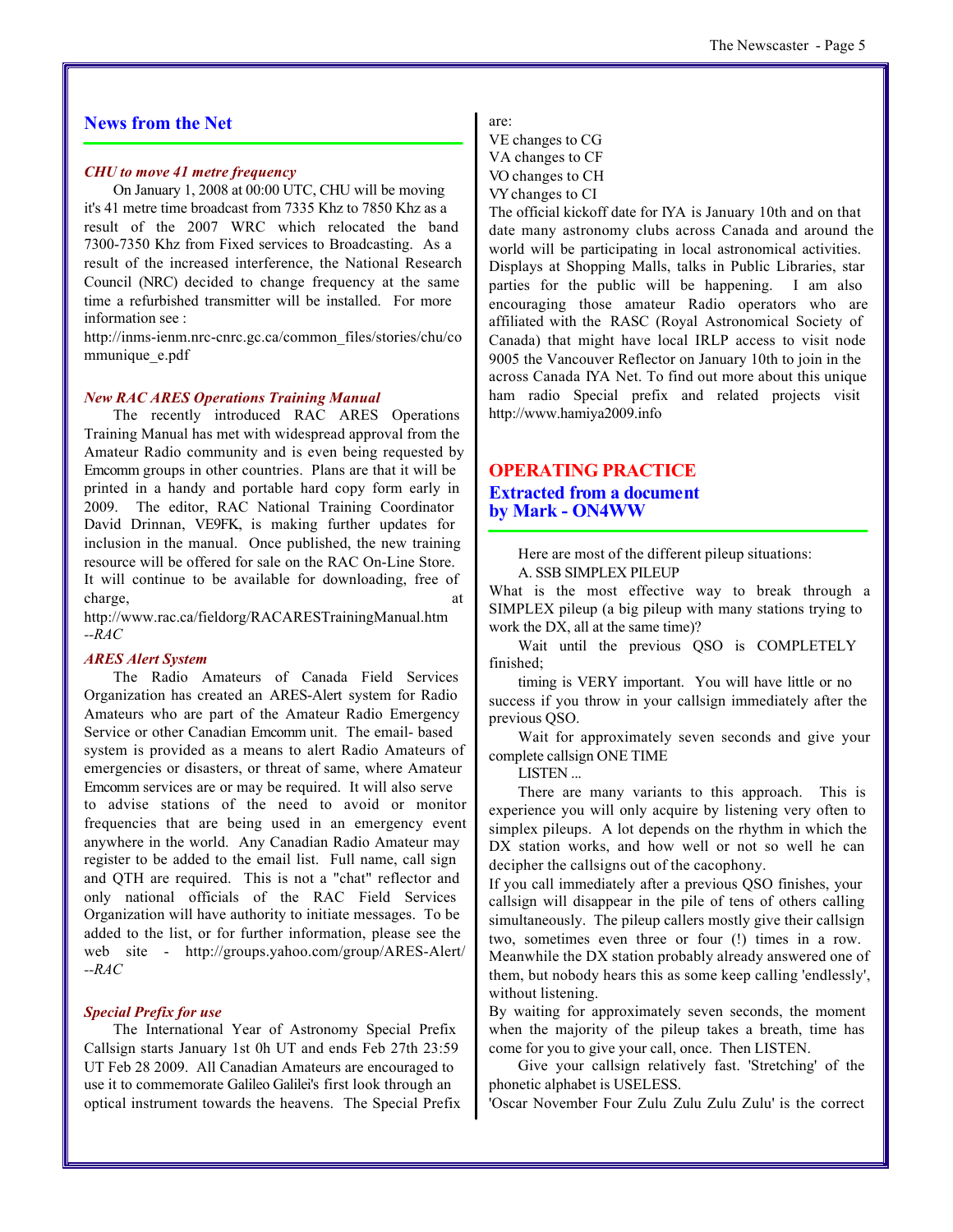way and this may be pronounced rather quickly.

'Ooooscaaaar Noooveeeember Fooouuurr Zuuuluuu' etc. is a waste of time and does not contribute to the intelligibility of your callsign at the DX station's end. On the contrary!

ALWAYS use the CORRECT phonetic alphabet when calling in a pileup.

The phonetic alphabet (Alfa through Zulu) in radio traffic serves to avoid mistakes during exchanges of letters and words. To achieve this goal, the 26 alphabet letters have been attributed a unique word.

A DX station listens for these unique words in the pileup cacophony. His ears are harassed by the fusion of all these words (and figures) and fatigue increases. If we deviate from the standard words of the phonetic alphabet, it gets even more difficult for him.

Far too often in pileups one can notice that the DX station missed just THAT letter that deviated from the standard alphabet, and consequently he has to ask for a repeat. Example:

'Lima' cuts like a razor blade. Many use 'London' as alternative. If your signal is very weak, the DX station will probably understand 'Lima' but not 'London'! More examples:

Bravo - Baltimore. Echo - Easy (very bad). Hotel - Honolulu (bad). Juliett - Japan. Kilo - Kentucky. Lima - London (very bad). November - Norway (very bad). Oscar - Ontario/Ocean (very bad). Papa - Portugal (very bad). Quebec - Quitto (very bad). Romeo - Radio. Sierra - Santiago. Tango - Toronto (bad). Uniform - United/University (bad). Victor - Venezuela (bad). Whiskey - Washington (very bad). X-ray - Xylophone (very bad). Yankee - Yokohama (very bad). Zulu - Zanzibar (bad).

Not only is the DX station listening for the exact words, he is also expecting certain consonants/sounds in these words and a defined number of syllables. If a syllable gets lost due to static/QRN, he can often reconstruct the word by completing the missing consonants and/or number of syllables.

The amusing words as often heard on HF/VHF may sound comical, but are not effective ('Old Nose four Zenith Zebra Zinc Zigzag' comes to mind).

If the DX station returns to you with your full and correct callsign, why waste time by repeating your callsign at the beginning of your transmission? Just give him his report. You can end your transmission with your callsign, but this is time consuming and certainly to be avoided when working DXpeditions.

The shorter your transmission the better and the rest of the pileup will appreciate it as well. Usually just giving a report

without additional info is the best way to go. One second and the QSO is made, the DX station can attend to another caller.

When you're calling in a pileup, never transmit the callsign of the DX station; he knows his callsign.... a pure waste of time.

Give your callsign once. Two times is a maximum, but not advisable. In some cases (where the DX station doesn't hear well or if he's an inexperienced operator) you have to do this. Three times is out of the question!

If the DX station returns with a part of your callsign, put an emphasis on that part of your call he missed.

Examples:

QRZ, XU7ACV.

(cacophony - 7 seconds of waiting time)

ON4zzzz.

ON4zzzz, you are 59, QSL? QSL, 59.

Thanks, QRZ, XU7ACV

QRZ, XU7ACV.

(cacophony - 7 seconds of waiting time) ON4zzzz.

4zzzz, you are 59, QSL?

ON4 - ON4zzzz, 59 , QSL?

ON4zzzz, QSL tnx, QRZ, XU7ACV

if the DX station returns to a partial callsign which does not correspond to yours, BE SILENT. Again, BE SILENT, BE QUIET! The DX station doesn't want to hear your callsign if he hasn't called for you.

If pileup callers would follow this logical principle, more stations could be logged by the DX station!

Unfortunately the 'ME, MYSELF and I' attitude prevails with a lot of DXers. Although they know the DX station didn't come back to them, they continue calling anyway.

This is a pure waste of time, and a display of very selfish attitude!

If the DX station returns with the word 'ONLY' and a partial callsign, this usually means that he already tried several times to log one particular station, but due to unsportsman like behavior of the pileup DXers (who keep on calling on top of that station) he has been unable to do so and has to make a repeat after repeat after repeat.

If the DX station instructs 'JA ONLY, Europe Standby' he expects to hear ONLY Japanese stations. If you're from Europe, do not call. Also, don't call in the pileup 'Europe PLEASE' or 'What about Europe?', this is really not to be done.

If you are running QRP (5 W or less on CW, 10 W or less on phone), do not call the DX station with your callsign followed by /QRP ('stroke QRP'). Never. In Belgian Radio Regulations this is a non-permitted suffix (surely in many

**Amateur Radio** *~ A Community Resource*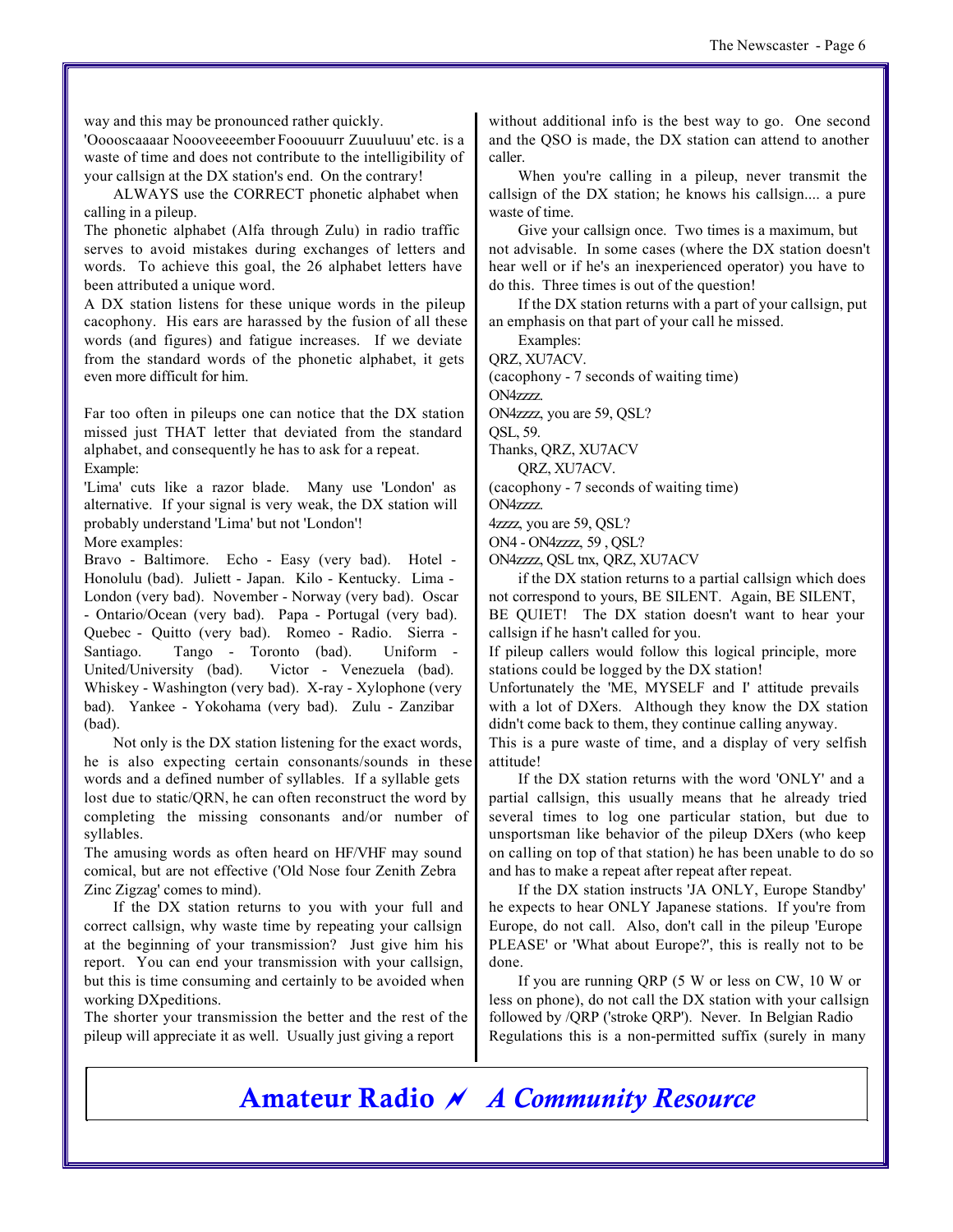other countries as well). Only /P, /M, /MM and /A are permitted. How often can one hear someone calling in a pileup with just 'stroke QRP' without giving his callsign? Eventually the DX station has to ask for his callsign, again a waste of time. Of course, during a 'ragchew QSO' you can clarify that you are working QRP.

B. CW SIMPLEX PILEUP

The same points as mentioned above are valid for a CW simplex pileup.

Never transmit 'de ON4ZZZZ' but just plain 'ON4ZZZZ'. The word 'de' (in morse code means 'from') only adds to the confusion for the DX station in trying to disentangle the callsigns.

Never end with a 'k' (invitation to transmit) when calling a DX station.

The more irrelevant information you pass, the bigger the chance for mistakes. An extreme example on how a transmission of 'k' can lead to confusion when calling a DX station, is given at the end of chapter 13 (Two-letter callsigns).

If the calling station (you) does not transmit during a time span which is significantly longer than a space between two letters, the DX station will understand your transmission has ended.

Adapt your speed.

After careful listening to the pileup and the rhythm in which the DX station works, you can quickly figure out which stations are picked up by the DX station. Adapt your transmit speed to the average speed used by those stations. Just because the DX station transmits at 40 wpm doesn't mean he is actually working stations using the same speed. Often he picks out stations using a much lower speed. In that case it is better for you to slow down as well.

If the DX station returns with 'ONLY' and/or finishes with 'KN' (instead of the usual  $K =$  Over, invitation to transmit) it means he wants to hear ONLY the specific station (or the partial callsign of that station) he calls. It is usually an indication he is starting to lose his patience because of the many undisciplined callers who are transmitting on top of the station he is trying to work!

C. RTTY (AND OTHER DIGIMODES) SIMPLEX PILEUP

Giving your callsign once will usually not be sufficient in digimodes. Twice is advisable and depending on how well the DX station can pick out callsigns, it is sometimes necessary to give your callsign three times. The latter is to be avoided as much as possible.

It is better to use good timing and call at the right moment. Hopefully the DX station turns to SPLIT mode fast!

D. SSB SPLIT PILEUP

Pfew, the DX station works in SPLIT mode, what a relief! Indeed a relief because in SPLIT mode the pace of making QSOs increases considerably compared to working in SIMPLEX mode.

How to get in the DX station's log fast when he's working SPLIT?

LISTEN, LISTEN, LISTEN ...

Go through the above simplex techniques, a lot of items are applicable in split as well.

Is your transceiver positioned in SPLIT mode?

By LISTENING a few minutes before making ANY transmission, you increase your chances considerably to get in the log with a few well placed calls on the correct frequency.

Some hams make a sport out of it. They try to break the pileup with just one well placed call to get in the DX station's log.

By listening for a few minutes you will:

get acquainted with the rhythm in which the DX station works;

get to know the width of the SPLIT (e.g. 5 to 10 KHz up/down), either indicated by the DX station (preferred method, but unfortunately not all DX stations do this often enough) or figured out by yourself;

understand if you are having a real chance to break the pileup at that moment in time (does the DX station work only Japan because he has better propagation to that region?);

figure out how the DX station moves through the SPLIT window;

In other words, does he start at the bottom of the SPLIT window moving to the top and does he return to the bottom to start over again? Or once he gets to the top, does he move from top back to bottom?

notice in which frequency hops the DX station moves through the pileup. E.g. if the SSB SPLIT window comprises 10 KHz, does he work stations every 2 KHz, or is it rather every 3 or 5 KHz? Or does he work some stations at the bottom, before moving to the middle, and then the top?

After which:

give your callsign one (1) time; and LISTEN.

If you went through the above mentioned, it is usually a piece of cake to place your call at the right time on the right frequency. Wanna bet you will be more successful (than before following these tips) to 'break' through a pileup? And no, you don't need a kilowatt of power to do this.

Again: when the DX station returns with a partial callsign and it doesn't correspond to yours, BE SILENT - BE QUIET! This item is important and needs emphasis. If you do call when it is not your turn, even during SPLIT operation you can ruin someone else's QSO and decrease the speed and rhythm of the DX station. DO NOT DO THIS! Even if you hear others doing it! Be a lady/gentleman in radio traffic!

If you don't do this - hence you are listening - you have a good chance to hear which station the DX station is calling, and on which frequency!